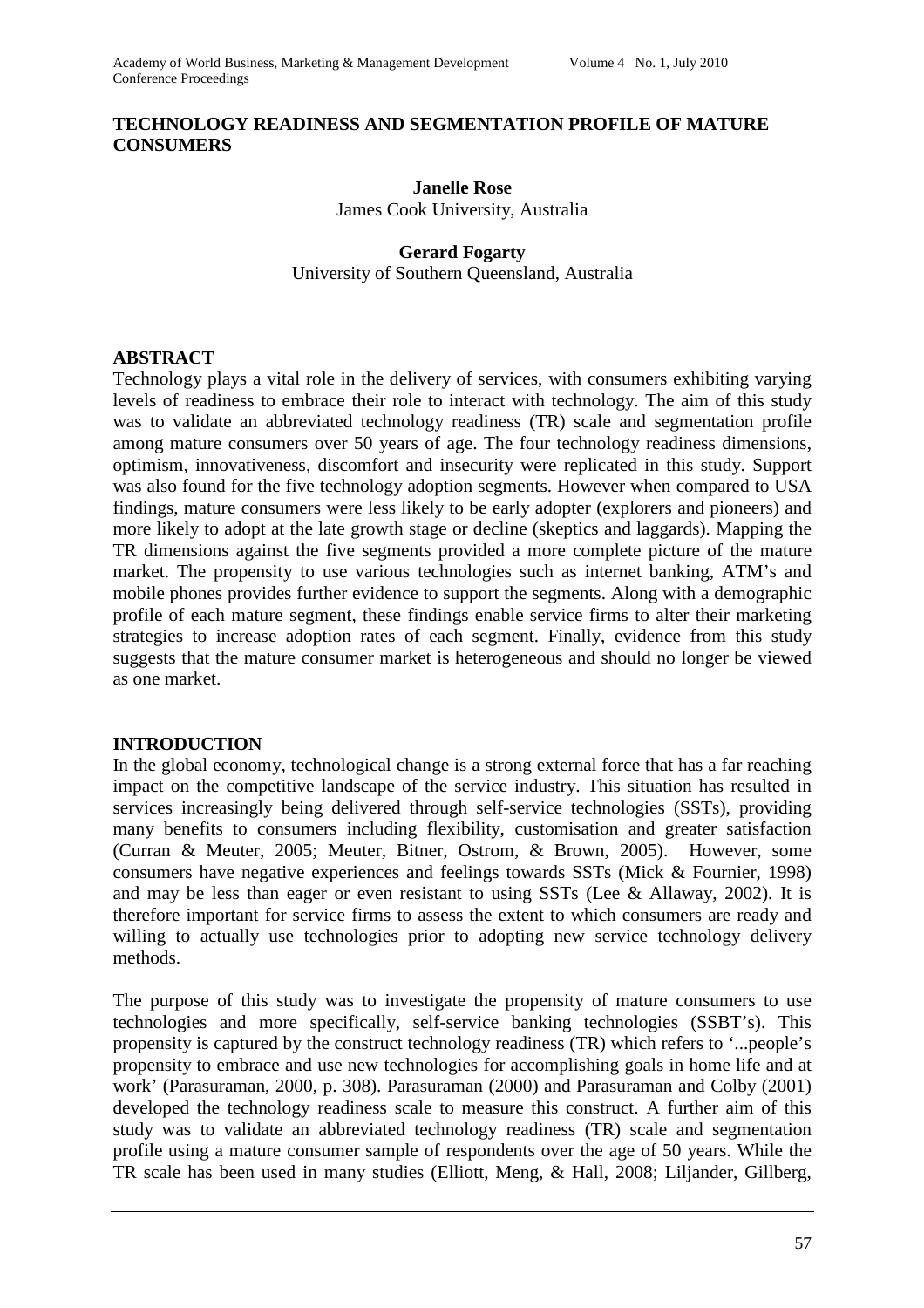Gummerus, & van Riel, 2006; Tsikriktsis, 2004; Victorino, Karniouchina, & Verma, 2009), with varying degrees of success, the majority of the sample respondents were less than fifty years of age. Thus there is a need for validation and elaboration of the TR scale in a new context, an approach that is supported in the service management literature (Hubbard  $\&$ Armstrong, 1994). Further, these findings are expected to provide evidence that the mature consumer market is heterogeneous and therefore should not be considered as a single market for new technologies (Carrigan, 1998; Moschis, 2003).

## **THEORETICAL FRAMEWORK**

The degree to which consumers are willing to use SSTs is influenced by such factors as attitude toward specific technologies (Dabholkar & Bagozzi, 2002; Liljander et al., 2006; Rose & Fogarty, 2006), level of technology anxiety (Meuter, Ostrom, Bitner, & Roundtree, 2003; Venkatesh, 2000), and consumers' capacity and willingness to adopt (Walker, Craig-Lees, Hecker, & Francis, 2002). According to the literature (Mick & Fournier, 1998), consumers interacting directly with technology simultaneously experience positive and negative feelings towards using new technology. Although these negative and positive feeling about technology may coexist, the relative strength of these feelings are likely to vary across individuals (Parasuraman, 2000). Parasuraman (2000) captured this range of positive and negative feelings towards technology in his TR scale which comprises four dimensions: optimism, innovativeness, discomfort and insecurity. As a combined measure technology readiness does not predict intention or behaviour, but merely provides a measure of how ready a market is to adopt technologies.

The first two dimensions of TR, optimism and innovativeness, are related to positive feelings towards adopting technology. Optimism refers to 'a belief that technology offers people increased control, flexibility and efficiency in their live'; while innovativeness is defined as 'a tendency to be a technology pioneer and thought leader' (Parasuraman, 2000, p. 311). These two dimensions are regarded as drivers of technology readiness. The final two dimensions of TR, discomfort and insecurity are referred to as inhibitors of technology readiness. Discomfort is defined as 'a perceived lack of control over technology and a feeling of being overwhelmed by it', while insecurity refers to 'distrust of technology and scepticism about its ability to work properly' (Parasuraman, 2000, p. 311).

Based on their scores on the TR scale consumers can be classified into one of five segments. Those consumers with higher scores on optimism and innovativeness dimensions are more likely to be early adopters of new technologies and belong to either the Explorers or Pioneers' segments (Parasuraman & Colby, 2001, p.60). The Explorers are highly motivated and confident in their ability to make technology work. They are younger, generally male, have a higher income, and are better educated than members of other segments. Pioneers, the second of the segments, are above average on the two driver dimensions but they exhibit a slight level of resistance to technology. Consumers in this segment have an average income and education, are equally likely to be male or female, and tend to be younger relative to the remaining segments (Parasuraman & Colby, 2001).

Consumers high on the other two TR dimensions, discomfort and security belong to either the Paranoids or Laggards segments. The paranoids believe in technology and are optimistic but lack a tendency to innovate. They adopt technologies when growth begins to decline. This segment is slightly older, more likely to be female, less affluent and less educated. Consumers in the Laggards segment are least likely to adopt technology. They are the opposite to Explorers, low on the driver dimension and high on discomfort and insecurity.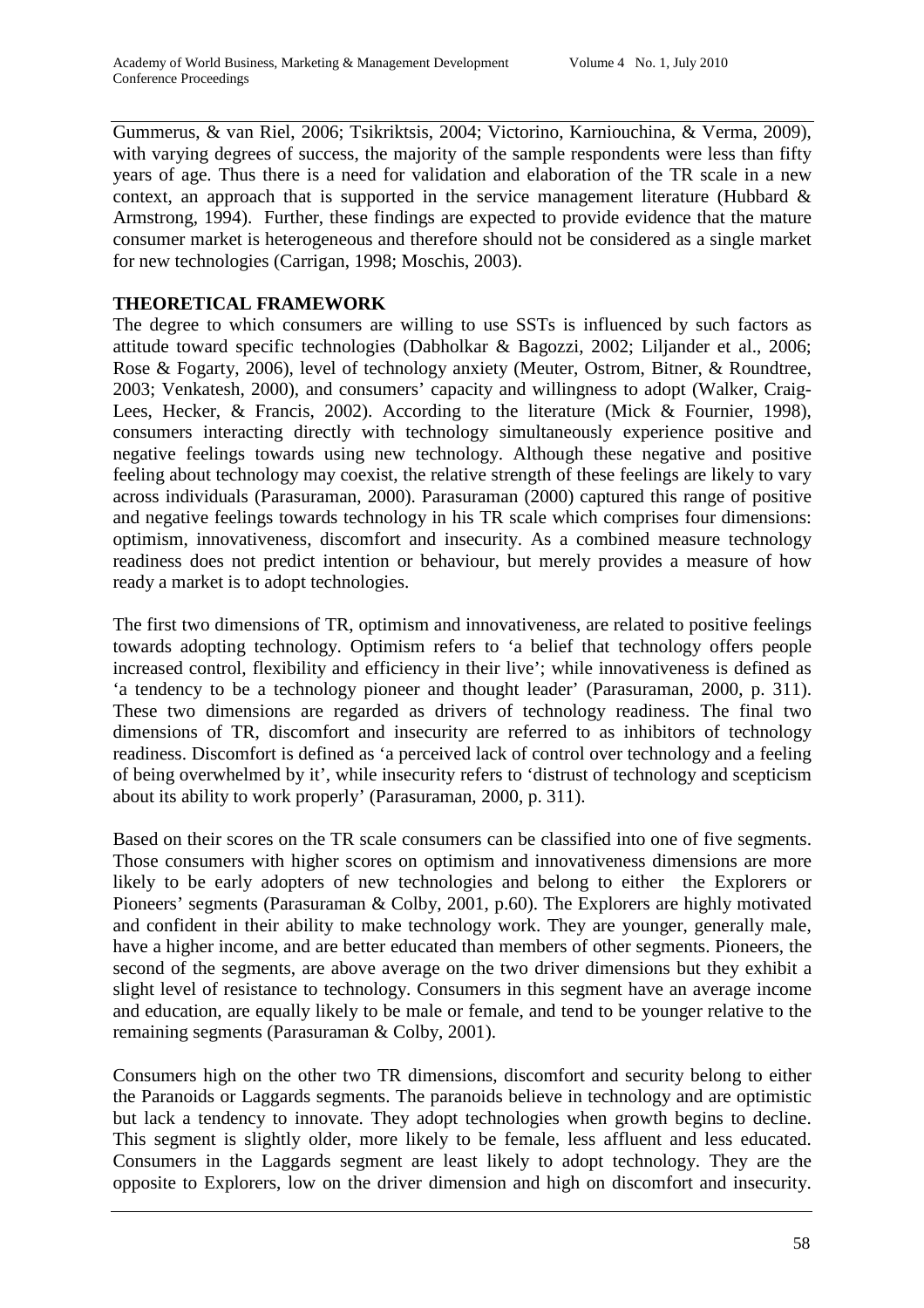Laggards are the oldest segment in age, mostly female (67%), have the lowest income and have the lowest levels of education (Parasuraman & Colby, 2001).

The Skeptics segment represents the middle segment in the five segment profile. Skeptics are not against technology, they just lack enthusiasm, and are less likely to believe technology offers them more control over their lives. This segment is more likely to wait until the benefits of a technology are proven. They are low on the driver and inhibitor dimensions. Consumers in this segment are of average age, income, and education level, and half are males (Parasuraman & Colby, 2001).

The four TR dimensions and technology adoption segmentation profiles discussed above are based on US data, with a relatively small percentage of mature consumers in the sample (Parasuraman & Colby, 2001). The four TR dimensions have been successfully replicated (Lam, Chiang, & Parasuraman, 2008; Lin & Hsieh, 2006; Tsikriktsis, 2004; van der Rhee, Verma, Plaschka, & Kickul, 2007; Victorino et al., 2009) using a 10-item and 36-item scale, however Liljander and colleagues (2006) were able to derive only the two driver dimensions using a 12-item scale. Prior studies using an abbreviated scale to measure TR have not consistently used the same items thus limiting opportunities to compare findings. In terms of the segmentation profile, in two prior studies researchers have been unable to replicate the five segments. Tsikriktsis (2004) in a UK study identified four segments with Paranoids excluded. Victorino et al., (2009) in a study of US hotel users profiled three segments: Innovators, Paranoids and Laggards. In the following sections of this paper, the TR scale and segmentation profiles will be examined in the mature consumer context.

## **METHOD**

The primary data for this study were collected from mature consumers (over 50 years of age) who were selected using a proportional stratified sampling method from a large Australian Seniors database that had greater than 300,000 members across Australia. To ensure the findings were representative of all age groups in the population of interest, eight age categories were closely aligned with the population age categories provided by the Australian Bureau of Statistics. For each age group, names were selected at random from the database to the size of each state/territory's population in the corresponding age bracket. Based on the type of information that was required for the analysis, the wide dispersion of respondents across Australia, and confidentiality and privacy issues, a mail self-administered questionnaire was considered most appropriate. A total of 6000 surveys were sent to selected respondents and a total of 2076 (35%) usable questionnaires were returned.

The technology readiness of each respondent was assessed using 10 items selected from the original 36 item scale that were recommended in instructions provided by Colby and Parasuraman (2002). The items were measured using a five-point scale ranging from 1 'strongly disagree' to 5 'strongly agree'. Each dimension was measured using two or three items (refer to Table 1, number in parenthesis and Appendix 1 for list of items). Demographics including gender, age, education and income were collected. Questions relating to the use of technologies including SSBT's were also included in the questionnaire.

# **RESULTS**

Respondents ranged in age from 50 to over 85 years of age with 42% of the sample aged 50- 59, 31% aged 60-69 and 27% were over the age of 69 years. There were slightly more female (55%) than male respondents. The annual gross household income (before tax) varied from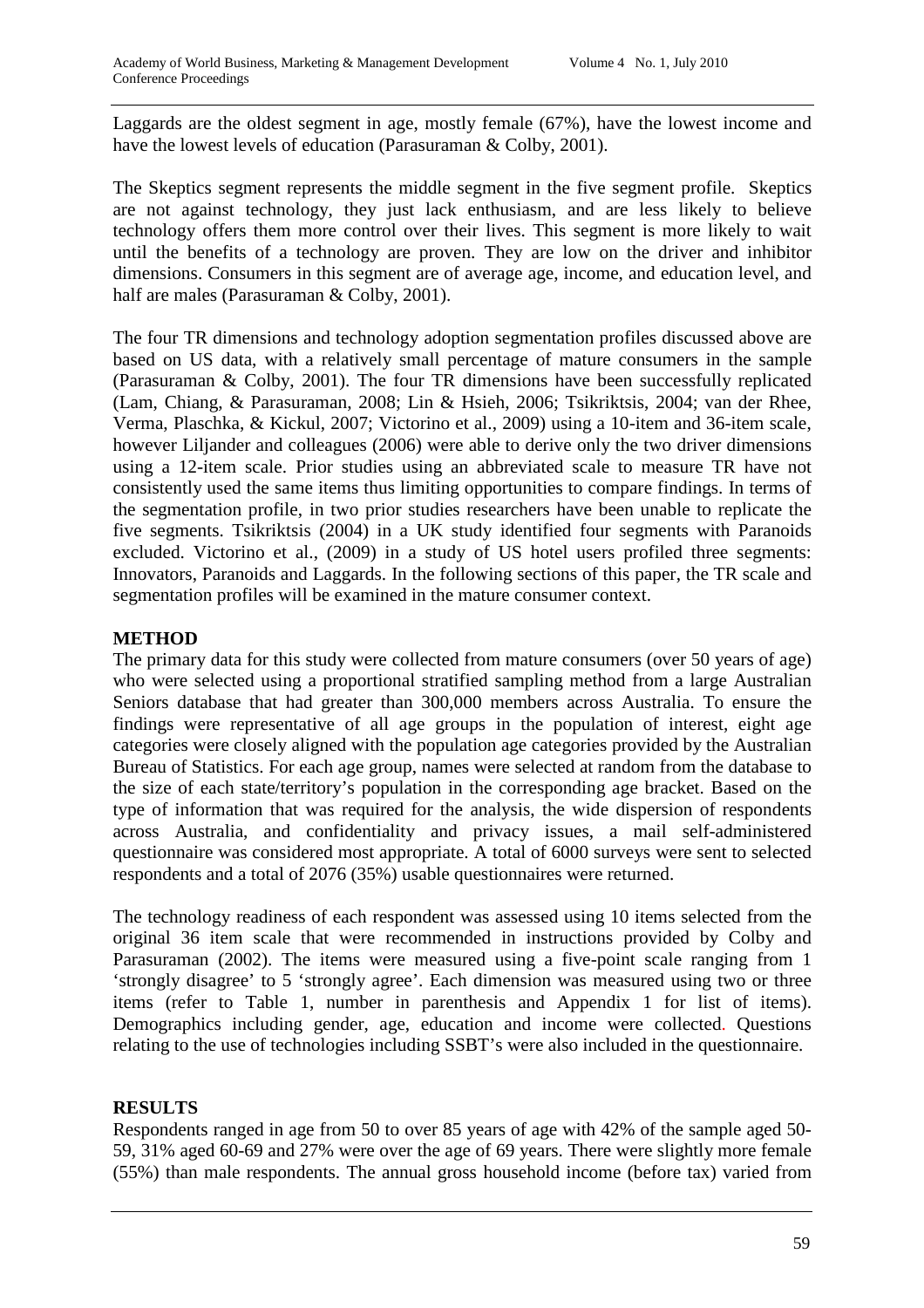less than A\$9,000 to greater than A\$60,000, with approximately 30% of respondents in the A\$20,000 to A\$39,000 category. Highest education achieved ranged from primary/some secondary (approximately 20%) to degree/postgraduate qualification (approximately 15%). Respondents who completed the questionnaire lived in regional and rural areas of Australia.

To determine if the four underlying dimensions of technology readiness scale could be recovered in this mature consumer data set, an exploratory factor analysis was conducted. The extraction method used was principal axis factoring followed by an oblique rotation of the axes to account for the expected correlations among the dimensions (Netemeyer, Bearden, & Sharma, 2003). The data matrix was suitable for factoring with the Bartlett's test of specificity significant  $(\chi^2)_{(45)} = 4155.01$ , p < 0.000) and the Kaiser-Meyer-Olkin measure of sample adequacy 0.805. The requested four-factor solution aligned with the four technology readiness dimensions, with no standardised cross factor loading greater than 0.30. Only two of the items had standardised factor loadings of slightly less than the 0.50 criterion recommended by Netemeyer et al., (2003), with the remaining items loading from 0.50 to 0.74, thus providing evidence of convergent validity. At the dimension level, discriminant validity was evident with the square of the correlation between any two dimensions being less than the average variance extracted for the two dimensions (Fornell & Larcker, 1981; Hair, Anderson, Tatham, & Black, 1998). The four factor solution explained 66% of variance in the data. Three of the factors had eigenvalues greater than 1, with the fourth factor at 0.90. Similar results using a 10-item scale were noted in two prior studies by van der Rhee et al., (2007) and Victorino et al.,(2009).

The items comprising each dimension were summed to form an average measure for that dimension. Summary statistics for these scales, intercorrelations among scales, and scale reliabilities are provided in Table 1 including an overall TR average. With only two or three items for each scale, the internal consistency reliability estimates were restricted. Ideally, each dimension should be represented by four or more items as this would improve the internal consistency reliability and content validity of the scale (Netemeyer et al., 2003, p. 59). Comparison of results with other studies is not possible as the TR dimensions were measured using different items than the 10 items provided by Colby and Parasuraman (2002) for this study.

| TR dimensions     | Mean | Standard  | Optimism   | Innovativeness | Discomfort | Insecurity | Cronbach's |
|-------------------|------|-----------|------------|----------------|------------|------------|------------|
|                   |      | Deviation |            |                |            |            | alpha      |
| Optimism $(2)^a$  | 3.63 | 0.84      | 1.00       |                |            |            | 0.520      |
| Innovativeness(3) | 2.47 | 0.96      | $0.467**$  | 1.00           |            |            | 0.735      |
| Discomfort $(2)$  | 3.03 | 0.95      | $-0.218**$ | $-0.195**$     | 1.00       |            | 0.542      |
| Insecurity $(3)$  | 3.34 | 0.98      | $-0.273**$ | $-0.294**$     | $0.366**$  | 1.00       | 0.675      |
| Overall TR        | 2.94 | 0.64      | $0.681**$  | $0.711**$      | $-0.651**$ | $-0.714**$ | N/A        |

Table 1: Summary statistics, correlations and reliability estimates for TR scale

**Notes:** All mean values are on a five-point scale, anchored on 1 (strongly disagree), 2 (somewhat disagree), 3 (neutral), 4 (somewhat agree), 5 (Strongly agree); \*\*significant at  $p < 0.01$ ; <sup>a</sup> Parenthesis denotes the total measurement items for each TRI dimension; The Cronbach's alpha measures the internal consistency of the measurement scales for each TR dimension; The overall TR score for each respondent was obtained by averaging the scores of the four dimensions, i.e. Optimism + Innovativeness + (6-Discomfort) + (6-Insecurity)

The analysis of the data to determine the technology readiness consumer segments was undertaken by Rockbridge Associates, USA. Cluster analysis technique was user to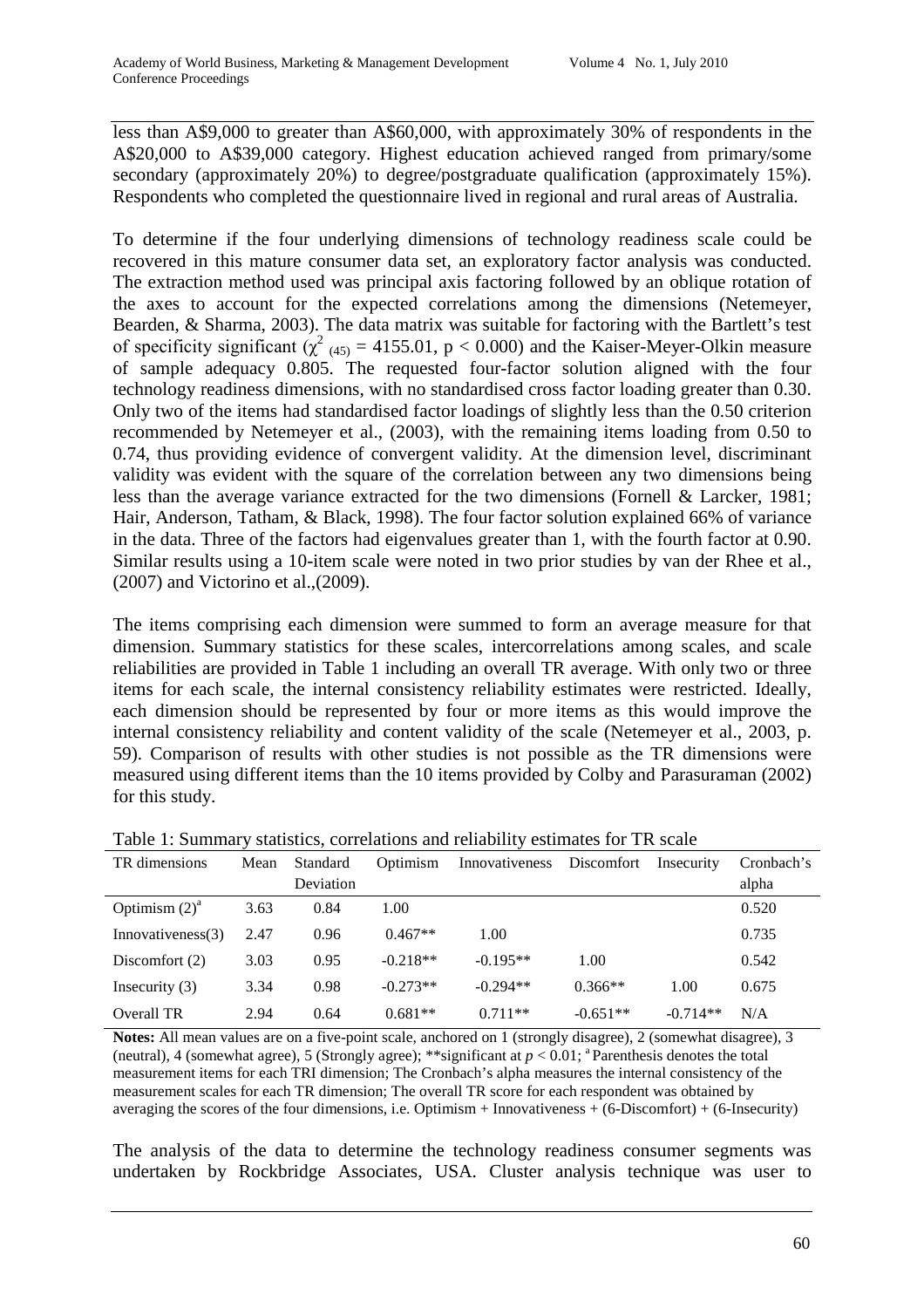determine distinctive segments followed by multiple discriminant analysis to examine group differences. Results from this analysis confirmed five dominant segments in the mature consumer marketing in Australia. The findings presented in Table 2 in the left column display the five segments and number of respondents per segment with the percentage comparison across the segments provided in the next column. When comparing these results to the general USA population, percentages of mature consumers in the Explorers and Pioneers segments were lower in Australia. Mature consumers were found to be more dominant in the Skeptics and Laggards segments. The final column profiles online users and as expected they are more dominant through the early and growth stages of technology entering the market.

| Segments<br>$(n =$ number of respondents) | Australia Mature<br>Consumers % | <b>USA</b> General<br>Population <sup><math>(1)</math></sup> % | <b>USA Online at Home</b><br>Population <sup><math>(1)</math></sup> % |
|-------------------------------------------|---------------------------------|----------------------------------------------------------------|-----------------------------------------------------------------------|
|                                           |                                 |                                                                |                                                                       |
| Explorers $(n = 341)$                     | 16.4                            | 19.2                                                           | 24.5                                                                  |
| Pioneers $(n = 271)$                      | 13.1                            | 26.2                                                           | 27.0                                                                  |
| Skeptics $(n = 709)$                      | 34.2                            | 21.8                                                           | 26.0                                                                  |
| Paranoids ( $n = 268$ )                   | 12.9                            | 15.4                                                           | 12.6                                                                  |
| Laggards ( $n = 487$ )<br>(1)             | 23.5                            | 17.5                                                           | 9.9                                                                   |

Table 2: Comparison of USA segments with the Australian mature consumer segments

Note: (1) Data provided by Charles Colby, Rockbridge Associates, USA

While a general profile of mature consumer segments was provided in the previous table, the analysis is extended to profile these segments in terms of TR dimensions and the results are presented in Table 3. The mean score on each dimension for each segment provides a pattern that describes the differing beliefs held by each segment. For example, the average score for the Explorers' segment declined in an almost linear fashion as one moves across the TR dimensions from optimism to insecurity. The reverse trend is true for the Laggards. The profile of the TR dimensions provided in Table 3 closely matches that provided by Parasuraman and Colby (2001, p.60).

Table 3: Differing beliefs of technology adoption segments

|                                                                                                                                                                                                                                                                                                  |            | Drivers        | <b>Inhibitors</b> |            |  |
|--------------------------------------------------------------------------------------------------------------------------------------------------------------------------------------------------------------------------------------------------------------------------------------------------|------------|----------------|-------------------|------------|--|
| Segments $n = 2076$                                                                                                                                                                                                                                                                              | Optimism   | Innovativeness | <b>Discomfort</b> | Insecurity |  |
| <b>Explorers</b><br>$n = 341(16.4\%)$                                                                                                                                                                                                                                                            | 4.38 $(H)$ | 3.70 (MH)      | 2.27(L)           | $2.16$ (L) |  |
| Pioneers<br>$n = 271(13.1\%)$                                                                                                                                                                                                                                                                    | $4.09$ (H) | 3.47 (MH)      | 3.34 (MH)         | 3.85 (MH)  |  |
| <b>Skeptics</b><br>$n = 709(34.2\%)$                                                                                                                                                                                                                                                             | 3.60 (MH)  | $2.26$ (L)     | $2.72$ (L)        | $2.90$ (L) |  |
| Paranoids<br>$n = 268(12.9\%)$                                                                                                                                                                                                                                                                   | $4.02$ (H) | 1.90(L)        | 3.77 (MH)         | 4.10 $(H)$ |  |
| Laggards<br>$n = 487(23.5\%)$                                                                                                                                                                                                                                                                    | $2.67$ (L) | $1.69$ (L)     | 3.42 (MH)         | $4.10$ (H) |  |
| $\mathbf{M}$ and $\mathbf{M}$ and $\mathbf{M}$ and $\mathbf{M}$ and $\mathbf{M}$ and $\mathbf{M}$ and $\mathbf{M}$ and $\mathbf{M}$ and $\mathbf{M}$ and $\mathbf{M}$ and $\mathbf{M}$ and $\mathbf{M}$ and $\mathbf{M}$ and $\mathbf{M}$ and $\mathbf{M}$ and $\mathbf{M}$ and $\mathbf{M}$ and |            |                |                   |            |  |

**Note**: (H) High; (MH) medium/high; (L) Low

Mapping the technology adoption segments against selected SSBTs and general technologies provides a more complete picture of the mature consumer market. The first four listings in Table 4 are self-service banking technologies. The results show that mature consumers in the Explorers segment are higher users of SSBTs, as expected. While phone banking is low relative to the other three SSBTs, findings indicate that many mature consumers have moved to internet banking. Pioneers and Skeptics appear to have a similar level of adoption of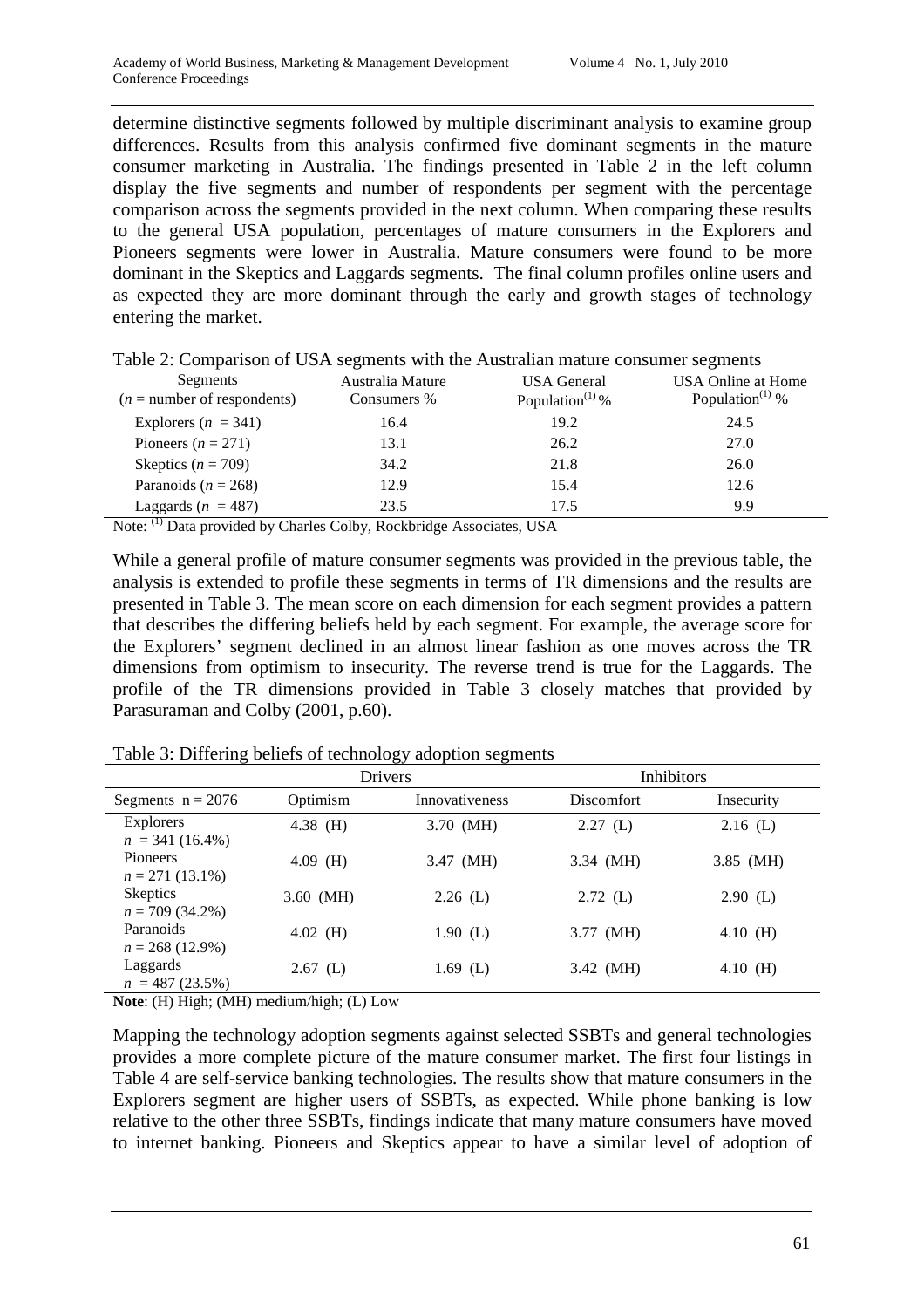SSBTs while adoption decreases with Paranoids and even more so with Laggards, as expected.

For the three general technologies the adoption of these technologies decline in use from Explorer to Laggard. It is interesting to note that while mature consumers have adopted the use of computers and the internet, this same level of adoption does not flow through to internet banking. The higher level of discomfort and in particular insecurity, play a stronger inhibiting role when it comes to adopting internet banking across the segments.

| Technologies         | Explorers %<br>$n = 341$ | Pioneers %<br>$n = 271$ | Skeptics %<br>$n = 709$ | Paranoids %<br>$n = 268$ | Laggards %<br>$n = 487$ |
|----------------------|--------------------------|-------------------------|-------------------------|--------------------------|-------------------------|
| Internet Banking     | 73                       | 32                      | 34                      | 16                       | 9                       |
| <b>Phone Banking</b> | 48                       | 39                      | 47                      | 35                       | 33                      |
| ATM's                | 91                       | 79                      | 79                      | 70                       | 62                      |
| <b>EFTPOS</b>        | 74                       | 59                      | 62                      | 58                       | 52                      |
| Internet             | 95                       | 77                      | 68                      | 65                       | 39                      |
| Computers            | 98                       | 87                      | 78                      | 81                       | 52                      |
| Mobile Phone         | 88                       | 84                      | 77                      | 75                       | 65                      |

Table 4: Usage of self-service technologies and general technologies by Segment

In the introduction to this paper, brief sketches were provided of demographic profiles typical of the various segments. Table 5 provides these data for the mature consumers in the present study. This table can be read in a number of ways. Because there were large discrepancies in the total number of respondents in the demographic categories represented by the rows in this table, analysing each column separately does not give a completely accurate account of the characteristics of particular segments. For example, the 50-59 years age group represented almost half of the sample, so they are likely to make up a reasonable percentage of every segment. A more accurate picture can be formed by following each of the rows across the various segments. One can then see the changing proportions as one moves from the early adopters side of the table to the laggards. There are other ways of presenting the data that take the differing base rates into consideration but that step is not necessary. Even within this restricted age range, the trends that have been noted in the literature apply here. Early adopters tend to be younger, have higher income levels, and be better educated. Laggards tend to be older, female, and have lower education levels.

|                                                                                               | Explorers %    | Pioneers %      | Skeptics %     | Paranoids % | Laggards %       |
|-----------------------------------------------------------------------------------------------|----------------|-----------------|----------------|-------------|------------------|
|                                                                                               | $n = 341$      | $n = 271$       | $n = 709$      | $n = 268$   | $n = 487$        |
| Gender: Male                                                                                  | 53             | 52              | 44             | 40          | 39               |
| Female                                                                                        | 47             | 48              | <u>56</u>      | 60          | <u>61</u>        |
| Age: 50–59 years                                                                              | $\frac{54}{5}$ | 41              | 40             | 38          | 39               |
| $60-69$ years                                                                                 | 31             | 33              | 30             | 35          | 30               |
| $> 69$ years                                                                                  | 15             | 26              | 30             | 27          | $\underline{40}$ |
| Income: <a\$19,000< td=""><td>8</td><td>16</td><td>16</td><td>24</td><td>25</td></a\$19,000<> | 8              | 16              | 16             | 24          | 25               |
| A\$20,000-39,999                                                                              | 27             | $\frac{35}{5}$  | 31             | 32          | $\underline{38}$ |
| A\$40,000-59,999                                                                              | 26             | 22              | 23             | 20          | 20               |
| $>$ A\$ 60,000                                                                                | $\frac{39}{2}$ | 27              | 30             | 24          | 17               |
| Education                                                                                     |                |                 |                |             |                  |
| Year 10 or lower                                                                              | 20             | 34              | 30             | 28          | $\underline{40}$ |
| Year 12, Voc, Dip                                                                             | <u>44</u>      | $\overline{45}$ | $\frac{48}{5}$ | 53          | 46               |
| Bachelor, Postgrad                                                                            | $\frac{36}{5}$ | 21              | 22             | 19          | 14               |

Table 5: Demographic profile of respondents by segment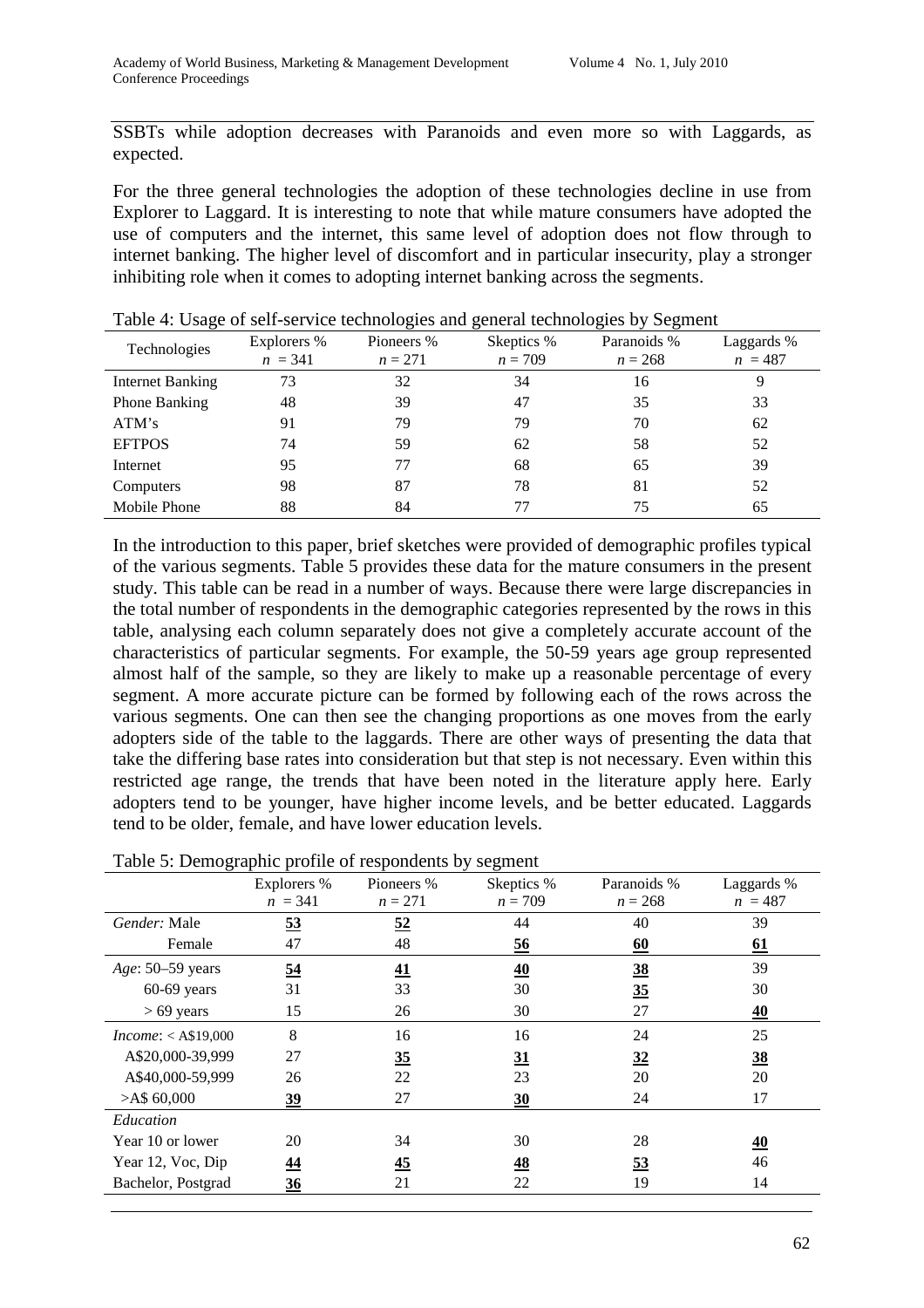### **DISCUSSION AND IMPLICATIONS**

Drawing on the TR scale and technology adoption segment profile developed in the USA by Parasuraman and Colby (Parasuraman, 2000; Parasuraman & Colby, 2001) this study aimed to replicate the findings using a mature consumer sample of respondents. Using an abbreviated 10-item TR scale the four dimensions of technology readiness - optimism, innovativeness, discomfort and insecurity - were all identified as TR dimensions in this study. The robustness of the four dimensions could be improved by increasing the number of items used to measure each dimension. An abbreviated 18-item TR scale tested by Lam, Chiang and Parasuraman (2008) would be a more appropriate measure of TR and this scale appears to have sound psychometric properties.

In this study the five technology adoption segments were successfully identified. While the proportion of respondents in each segment did vary from the USA profile, the findings from this study support the claim that the mature consumer market is heterogeneous. Thus, even within the restricted age range of a mature consumer population, the trends apparent in the general population can also be observed here. The different profiles of beliefs held by consumers in each segment towards technology adoption provide evidence upon which strategies can be developed to increase the rate of diffusion of new technologies into the market. For example, while Pioneers are optimistic and innovative, they also are slightly resistant to technology. Therefore it will be important to provide reassurance about the new technology and ensure that the practical benefits and instructions to use are clearly communicated. Providing help and assistance will assist this segment to adopt sooner.

The findings from this study provide a more complete profile of mature consumers' technology adoption across a range of SSBTs and general technologies. These findings contributes to our understanding of their behaviour patterns and can be beneficial when examining the diffusion of new technologies such as mobile banking and medical technologies to assist older mature consumer to stay in their home longer. For example, based on the demographic profile, some of the over 69 age group do belong to the Explorers and Pioneers segments that are early adopters.

### **CONCLUSIONS**

This study has provided further support for the TR dimensions and the five-segment technology adoption profile in the mature consumer context in Australia. Further, evidence forthcoming from this study substantiates claims by Moschis (2003) that the mature consumer market is heterogeneous in nature. Overall the findings from this study have contributed to an enriched profile of the mature consumer market in Australia and provided a deeper understanding of the technology beliefs of mature consumers. New technologies will continue to develop at an increasing rate. The findings from this study will greatly assist service provides to understand the likely adoption of technologies when targeting the mature market.

Future studies need to consistently use the same items in the TR scale to allow for scale refinement and replication of findings. Finally the TR dimensions, which are beliefs held by consumers towards technology adoption could be test as antecedent variables in the Technology Acceptance Model.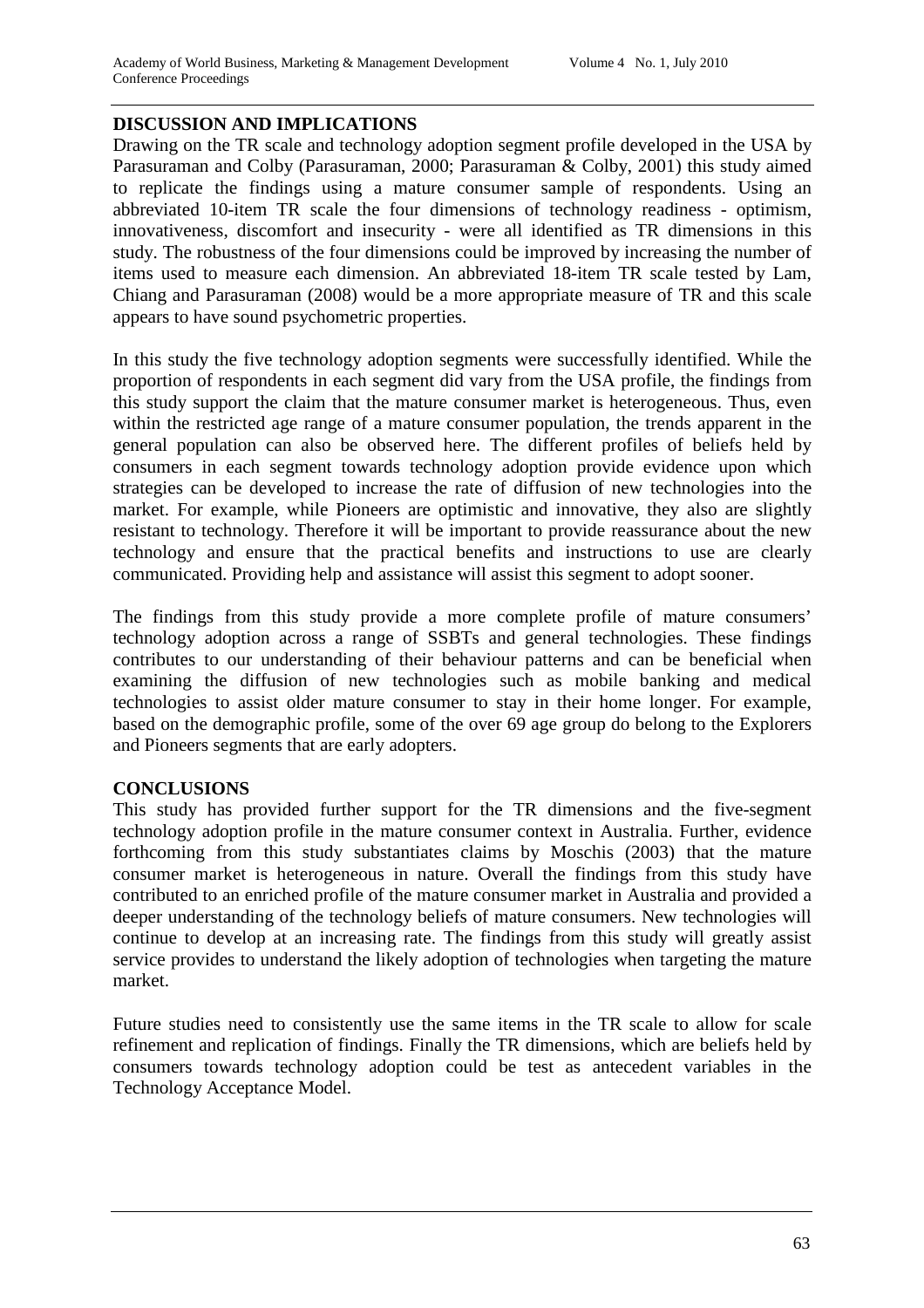# **APPENDIX 1**

#### **Technology Readiness Scale**

- 1. You find new technologies to be mentally stimulating.
- 2. If you provide information to a machine or over the Internet, you can never be sure it really gets to the right place.
- 3. You like computer programs that allow you to tailor things to fit your own needs.
- 4. You do not consider it safe to do any kind of financial business online.
- 5. Other people come to you for advice on new technologies.
- 6. You worry that information you send over the Internet will be seen by other people.
- 7. You can usually figure out new high-tech products and services without help from others.
- 8. When you get technical support from a provider of a high-tech product or service, you sometimes feel as if you are being taken advantage of by someone who knows more than you do.
- 9. In general, you are among the first in your circle of friends to acquire new technology when it appears.
- 10. It is embarrassing when you have trouble with a high-tech gadget while people are watching.

(**Note:** Q's1, 3 – Optimism; Q's 2,4,6 – Insecure; Q's 5,7,9 – Innovative; Q's 8,10 – Discomfort Items measured using a five-point scale: 1 'strongly disagree' to 5 'strongly agree')

Colby, C.L. & Parasuraman, A. *Technology readiness index: Instructions for use in a survey.* (personal communication, January 2, 2002).

### **REFERENCES**

Carrigan, M. (1998). Segmenting the grey market: the case for fifty-plus "lifegroups". *Journal of Marketing Practice: Applied Marketing Science, 4*(2), 46-56.

Curran, J. M., & Meuter, M. L. (2005). Self-service technology adoption: comparing three technologies. *Journal of Services Marketing, 19*(2), 103-113.

Dabholkar, P. A., & Bagozzi, R. P. (2002). An attitudinal model of technology-based selfservice: moderating effects of consumer traits and situational factors. *Journal of the Academy of Marketing Science, 30*(3), 184-201.

Elliott, K., Meng, J., & Hall, M. (2008). Technology readiness and the likelihood to use selfservice technology: chineses vs. american consumers. *Marketing Management Journal, Fall*, 20-31.

Fornell, C., & Larcker, D. F. (1981). Evaluating structural equation models with unobservable variables and measurement error. *Journal of Marketing Research, XVIII, February*, 39-50.

Hair, J. F., Anderson, R. E., Tatham, R. T., & Black, W. C. (1998). *Multivariate data analysis* (5 ed.). Upper Saddle River, New Jersey: Prentice-Hall International.

Hubbard, R., & Armstrong, J. S. (1994). Replications and extensions in marketing: rarely published but quite contrary. *International Journal of Research in Marketing, 11*, 233-248.

Lam, S. Y., Chiang, J., & Parasuraman, A. (2008). The effects of the dimensions of technology readiness on technology acceptance: an empirical analysis. *Journal of Interactive Marketing, 22*(4), 19-39.